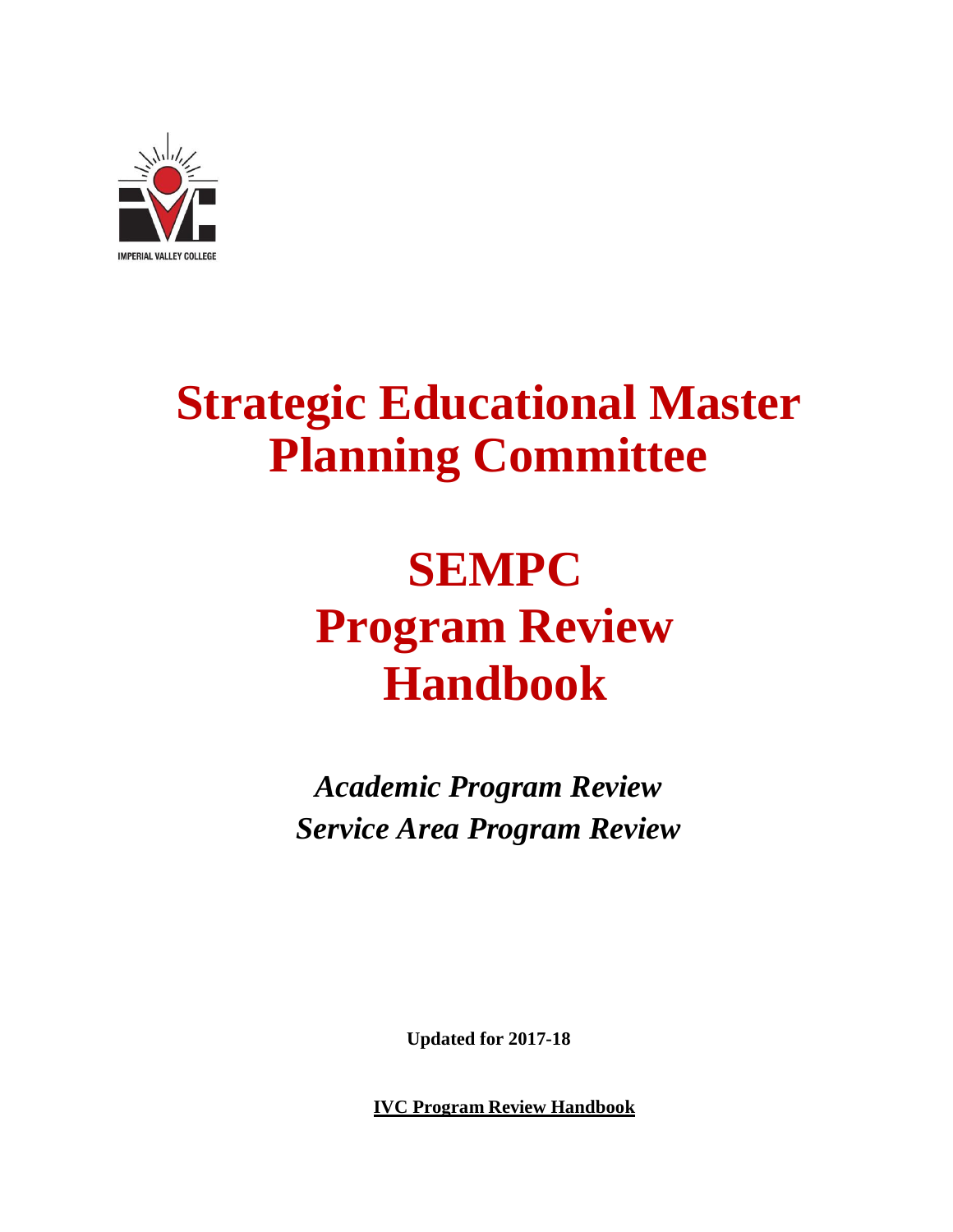### **Table of Contents**

| Divisions, Departments, and Programs Conducting Program Review 3                    |  |
|-------------------------------------------------------------------------------------|--|
|                                                                                     |  |
|                                                                                     |  |
|                                                                                     |  |
|                                                                                     |  |
|                                                                                     |  |
|                                                                                     |  |
|                                                                                     |  |
|                                                                                     |  |
|                                                                                     |  |
|                                                                                     |  |
|                                                                                     |  |
|                                                                                     |  |
| ACCJC Rubric for Evaluating Institutional Effectiveness - Part I: Program Review 18 |  |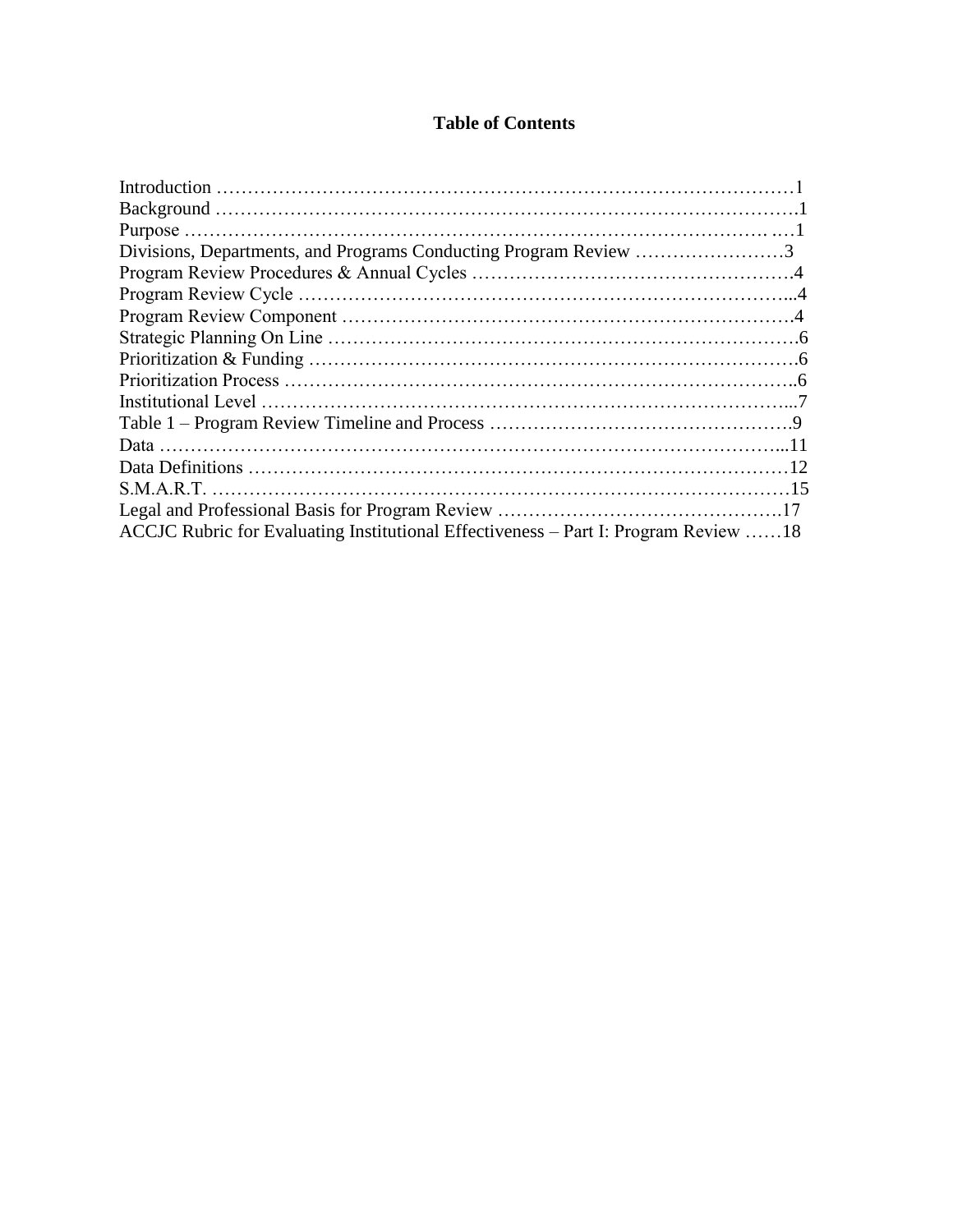

# **Program Review Handbook**

# **Introduction:**

#### **Background:**

Program Review has been part of the Imperial Valley College culture for over two decades. The purpose of program review is to examine programs/units for institutional effectiveness, integrated planning, viability, and relevancy to the College Mission, Vision and Values as well as to the IVC Educational Master Plan.

The Educational Master Planning Committee (SEMPC) has crafted an effective program review model based upon several years of reviewing and assessing a myriad of models. The current model contains recommendations from the Fiscal Crisis Management Assistance Team (FCMAT) report from 2012 and includes all recommendations that secured our Accreditation Status in 2015. Significant changes were made in the internal processes and structure for Program Review for both academic and non-academic programs based upon these recommendations that now support and sustain an integrated program review cycle.

It is imperative that institutional program review be fully integrated into all college planning and budgetary processes. To that end, the principles embodied in the original SSEMPC document have been adopted as the basis for this official College District model for implementation of institutional program review throughout all units – Academic, Administrative and Student Services.

The Strategic Educational Master Planning Committee (SSEMPC) has been established to serve as the overall monitor of this important process, and to ensure that the relevant information from the various program reviews were routed to the appropriate IVC standing committees for integration into our College's institutional plans (e.g., Strategic Educational Master Plan, Technology Plan, Staffing Plan, Marketing Plan, and Facilities Master Plan, etc.).

#### **Purpose of Program Review:**

The purpose of the IVC's program review process is to review, analyze, and assess the content, currency, direction, and quality of all programs and services in order to invest in the unit's future.

The intent of the program review process is to promote student-centered educational and service excellence by engaging all college units in self-examination and self-improvement.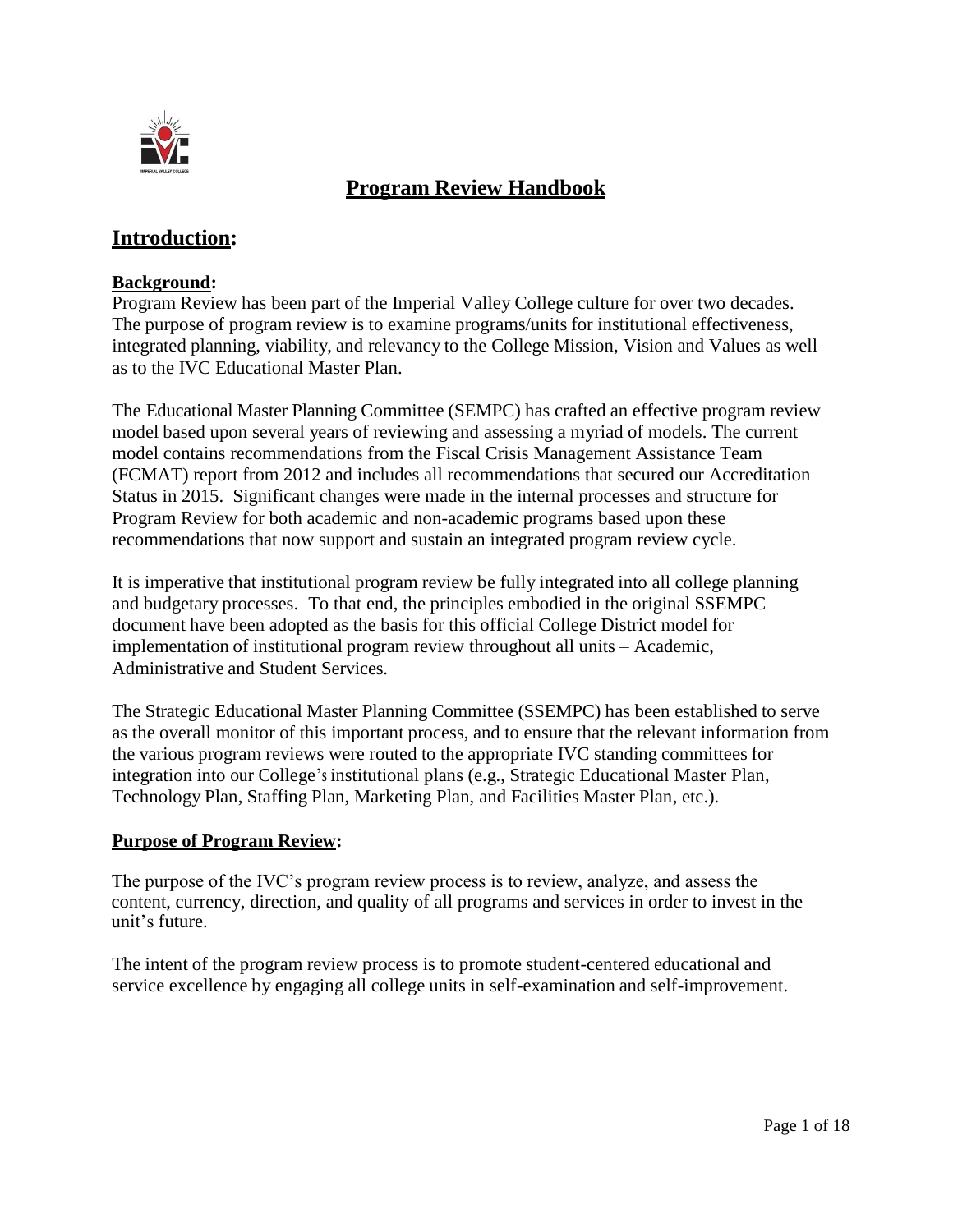The review process is to be broad-based, accessible, and integrated into other college -wide processes, such as accreditation, budget, and planning.

The information gathered and analyzed in program review is an integral part in planning, decision making, personnel development, program improvement, and optimal utilization of the college's budgetary resources.

Each unit's final report should be designed to give insight into the past, present and future through the following three broad questions

- Where has the program or service been?
- Where is it now?
- Where should it go from here?

Specifically, each unit's program review will:

- Ensure that all college programs and services are functioning in support of the college's student-centered mission.
- Ensure that all program goals and objectives and resource requests are aligned with one or more institutional goals and objectives.
- Promote steady improvement in the quality and currency of all college programs and services.
- Provide a body of evidence of institutional effectiveness at all levels for accreditation.
- Support the integration of the College Mission in all programs and services
- Facilitate self-analysis of each unit's functions and its relationship to college goals and the internal and external conditions that impact its operation.
- Note areas of strength and acknowledge accomplishments.
- Note areas in need of improvement to alert the college to concerns/issues in time for proactive solutions.
- Provide a vehicle for information-based, timely, collegial consultation for budget consideration to support development and improvement of all college programs and services.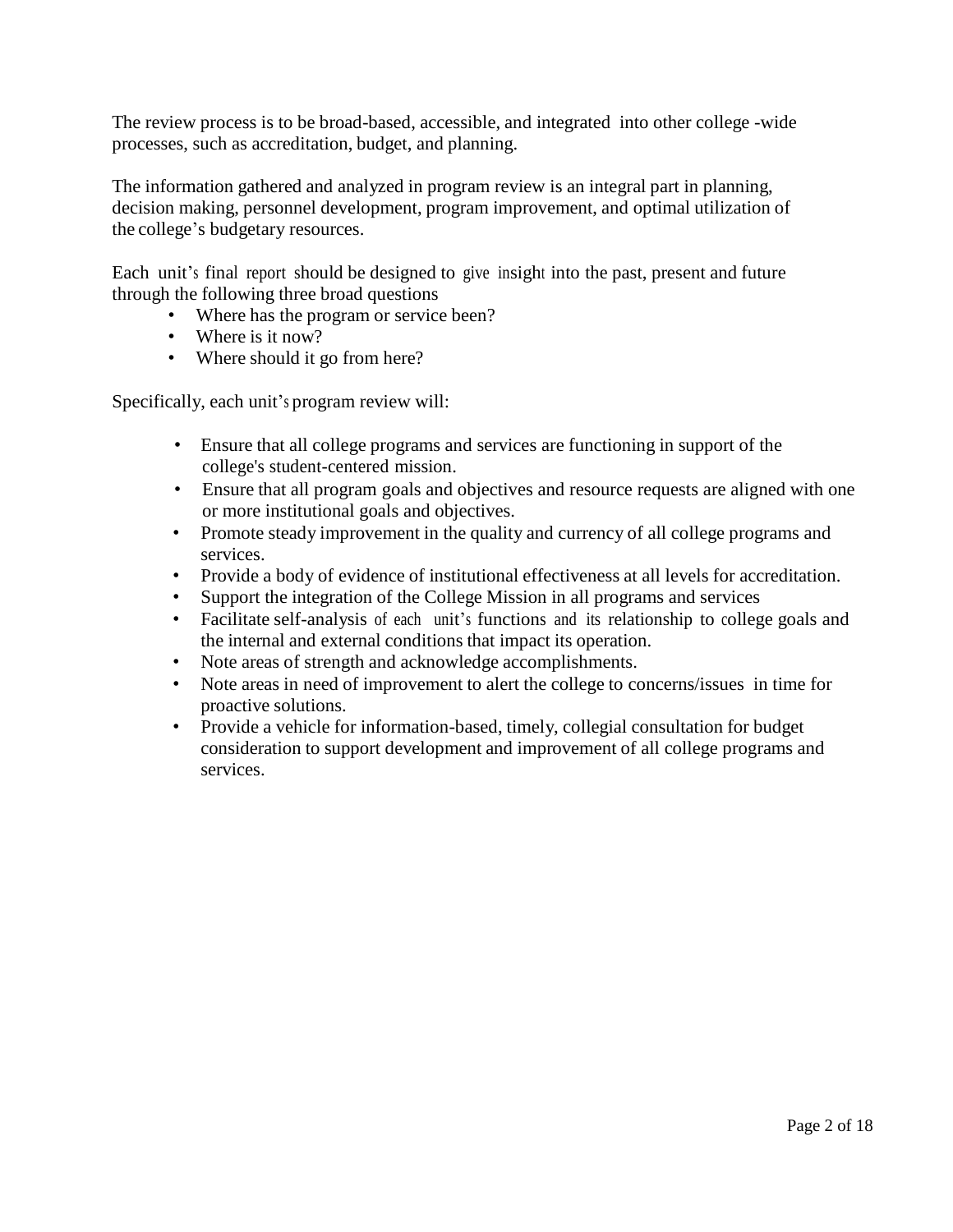| <b>Academic Programs</b>                                      |                                          |  |
|---------------------------------------------------------------|------------------------------------------|--|
| <b>Administration of Justice</b>                              | <b>Exercise Science Wellness Sports</b>  |  |
| <b>Agricultural Business</b>                                  | Fire Technology                          |  |
| <b>Agricultural Science</b>                                   | Firefighter I - Fire Academy             |  |
| Air Conditioning and Refrigeration                            | <b>General Science</b>                   |  |
| Apprenticeship                                                | $HUM - Art$                              |  |
| <b>Automotive Technology</b>                                  | HUM - Humanities                         |  |
| <b>BS-Alcohol and Drug Studies</b>                            | HUM - Journalism                         |  |
| <b>BS-Behavioral Science</b>                                  | HUM - Music                              |  |
| <b>BS-Psychology</b>                                          | Humanities                               |  |
| <b>BS-Sociology</b>                                           | <b>Legal Assistant</b>                   |  |
| <b>Behavioral Science Department</b>                          | Library                                  |  |
| <b>Building Construction Technology</b>                       | Life Science                             |  |
| <b>Business Accounting Technology</b>                         | Math                                     |  |
| <b>Business Administration</b>                                | <b>Medical Assistant</b>                 |  |
| <b>Business Administrative Assistant</b>                      | Multimedia and Web Development           |  |
| <b>Business Financial Services</b>                            | $Nursing - RN$                           |  |
| $Nursing - VN$<br><b>Business Management</b>                  |                                          |  |
| <b>Business Marketing</b>                                     | Pharmacy Technician                      |  |
| <b>Business Office Technician</b>                             | <b>Physical Science</b>                  |  |
| <b>CISCO CCNA Discovery</b>                                   | Pre-Engineering                          |  |
| Child Development                                             | $SS - Anthropology$                      |  |
| <b>Computer Information Systems</b>                           | $SS - History$                           |  |
| <b>Computer Science</b>                                       | SS - Social Science Department           |  |
| <b>Court Services Specialist</b>                              | SS - Social Science                      |  |
| <b>Distance Education</b>                                     | WLSC - American Sign Language            |  |
| <b>ESL</b>                                                    | WLSC - Arabic                            |  |
| EWD - SB70 V Supplemental Grant                               | <b>WLSC</b> - Communication Arts         |  |
| <b>Electrical Technology</b>                                  | WLSC - French                            |  |
| <b>Electrical Trades</b>                                      | WLSC - Spanish for Native Speaker        |  |
| <b>Emergency Medical Services</b>                             | WLSC - Spanish for Non-Native Speaker    |  |
| <b>Energy Efficiency Technology</b><br>Water Treatment System |                                          |  |
| English                                                       | World Languages and Speech Communication |  |

| <b>Service Areas</b>         |                          |
|------------------------------|--------------------------|
| <b>Academic Services</b>     | <b>Business Services</b> |
| Foster and Kinship Education | <b>Business Services</b> |
| <b>Learning Services</b>     | <b>Campus Safety</b>     |
| Library                      | Maintenance              |
|                              | <b>Parking Control</b>   |
|                              | Purchasing               |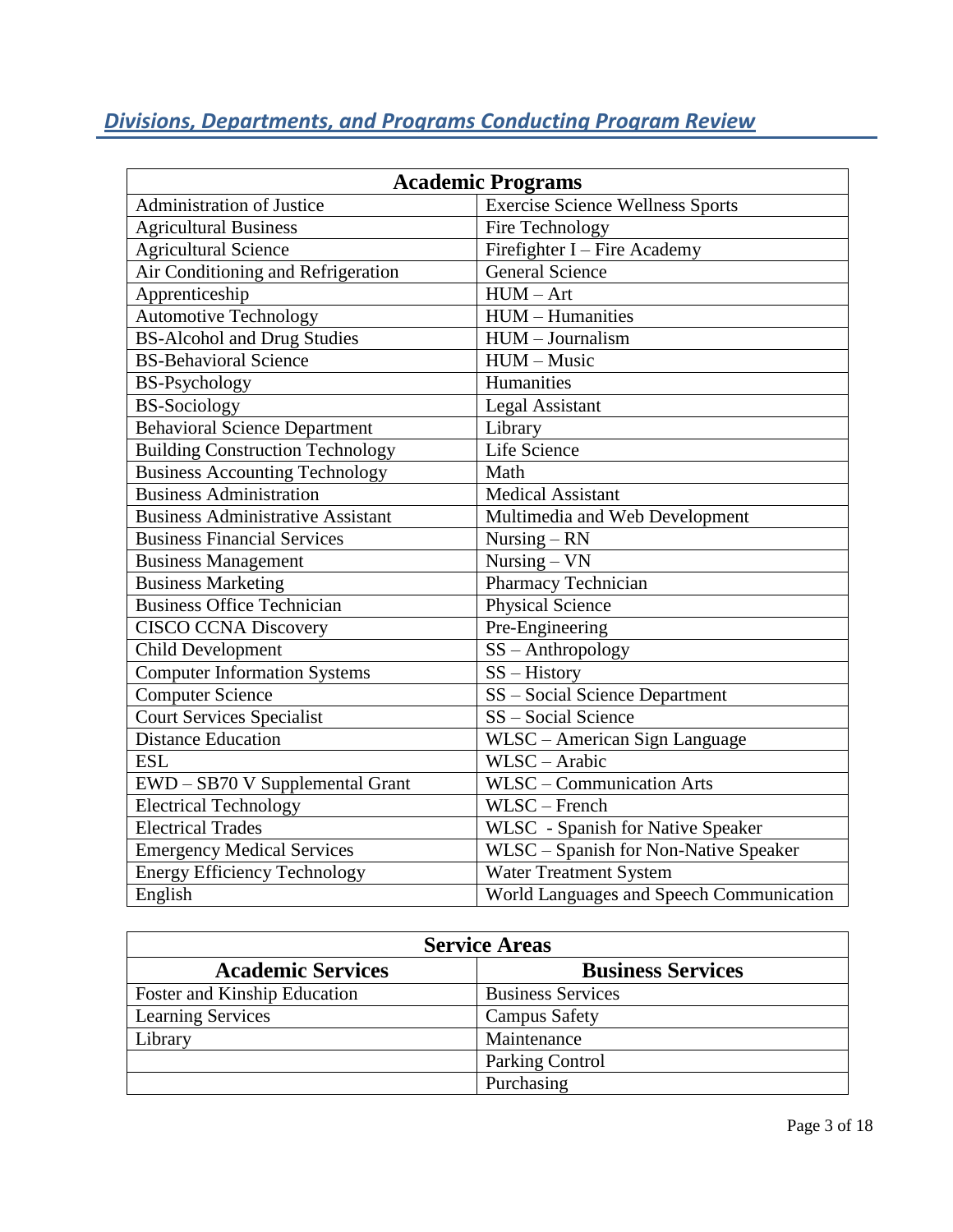| <b>Student Services, Technology, and Research</b> |                                 |  |
|---------------------------------------------------|---------------------------------|--|
| <b>Student Services</b>                           | <b>Technology</b>               |  |
| <b>Admissions and Records</b>                     | <b>Application Services</b>     |  |
| CalWORK's Assessment                              | <b>Enterprise Systems</b>       |  |
| CalWORK's Counseling                              | <b>On-Line Services</b>         |  |
| <b>District Counseling</b>                        |                                 |  |
| DSP&S                                             | <b>Research</b>                 |  |
| <b>EOPS</b>                                       | <b>Institutional Researcher</b> |  |
| <b>Educational Talent Search</b>                  |                                 |  |
| <b>Financial Aid</b>                              |                                 |  |
| <b>Student Success and Support</b>                | <b>President's Office</b>       |  |
| <b>Student Affairs</b>                            | Superintendent/President        |  |
| <b>Student Health Center</b>                      | <b>Board of Trustees</b>        |  |
| <b>Student Support Services</b>                   | <b>Human Resources</b>          |  |
| Transfer Articulation & University Partnerships   | <b>Public Relations</b>         |  |
| <b>Upward Bound</b>                               |                                 |  |
|                                                   |                                 |  |

#### **Program Review Procedures and Annual Cycles:**

There are two Program Review areas, which are outlined below. Please refer to the Accreditation website for all forms, an electronic version of this handbook and all other related program review documents [\(http://accreditation.imperial.edu/docs/2018\).](http://accreditation.imperial.edu/docs/2018).)

#### **Program Review Cycle:**

Program Review is completed on an annual cycle. The cycle begins in the fall when the programs receive relevant data from the Institutional Researcher. Academic programs use the Academic Program Review (APR) template developed for academic programs. All other programs use the Service Area Program Review (SAPR) template. Once the program review is completed it is submitted to the area Dean or Director and then to the area Vice President. Requests for new resources that are documented in the program review are then sent to the appropriate resource committee for prioritization and subsequently to the Budget and Fiscal Planning and the President's Cabinet for consideration for funding in the next year's budget. For all program review areas, only extraordinary circumstances, events, or significant changes in the discipline, program, unit or service will be considered for adjustments in the timeline by the SEMPC. State and/or federal assessments may be required more frequently for some programs and services. Programs that are completing State and/or Federal program reviews may use that program review to satisfy the IVC program review provided all required elements in the IVC program review are included in the State or Federal program review and upon approval of the SEMPC. Additionally, significant changes in a discipline, program, unit or service may necessitate an earlier review than previously scheduled.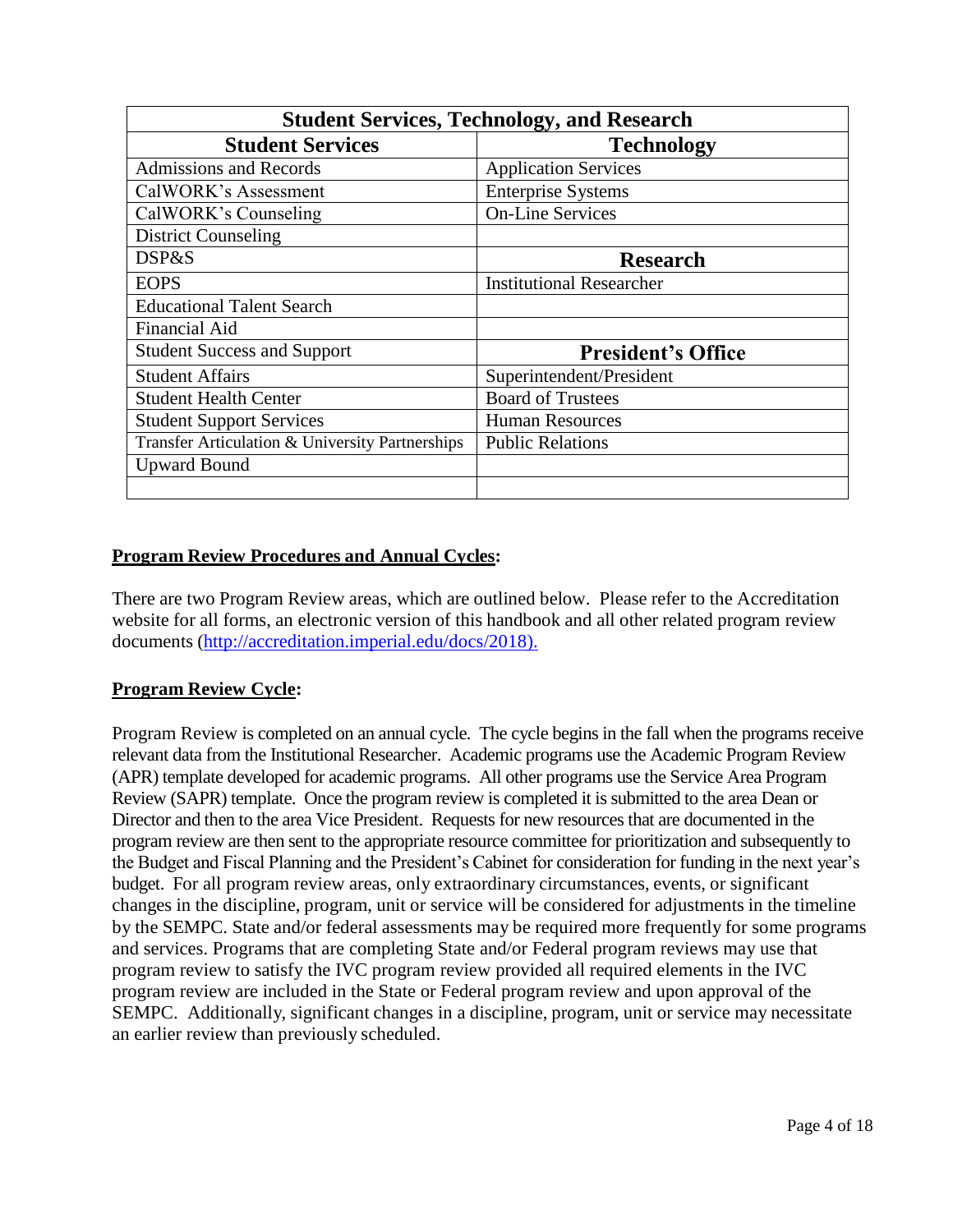#### **Program Review Components:**

The components that comprise a unit's program review generally include the following:

- Statistical data that describe the program/unit in terms of student contact, learning outcomes and staff assigned to the unit.
- SLO/SAO summary
- Survey results that indicate the customers' degree of satisfaction with the program or service, learning outcomes and suggestions for improvement.
- A comprehensive self-study of the program/unit that addresses its long-term goals, functions and services with evidence supporting one or more institutional goal; an evaluation of the data and survey results; and its response to a number of specific criteria\*. The self-study should also include recommendations for improvement as well as a work plan that outlines resources required for implementation based upon analysis of data and identifies one or more institutional goals the resource supports.
- A review form, signed by the appropriate reporting entity, indicating that all criteria have been adequately addressed.

\*Note: Please refer to the specific guidelines on each comprehensive Program Review for additional details regarding the specific components of Academic and non-academic units.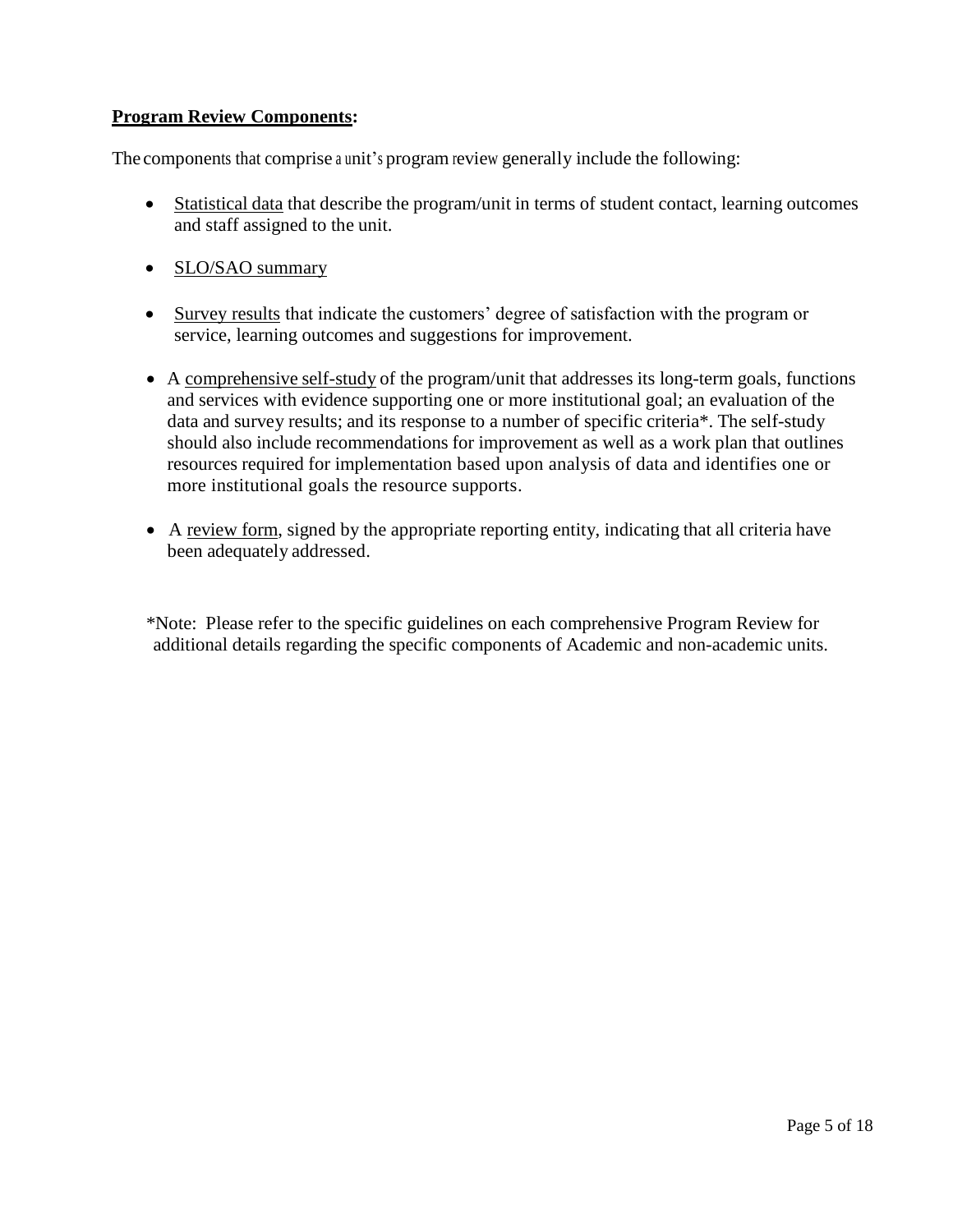#### **Strategic Planning On Line (SPOL):**

During the 2014-2015 planning year, the college began the implementation of the planning tool known as Strategic Planning On Line (SPOL). SPOL is a comprehensive, integrated system that supports institutional effectiveness, specifically strategic planning, outcome assessments, program review, and accreditation compliance and reporting. Programs are to complete the program review using the appropriate template as a WORD document. The information from program review will then be uploaded into the SPOL system. Data will be provided to programs by the Director of Institutional Research. Detailed instructions and training on completing the various components in the program review form will be given to all involved in the program review process. By the next planning cycle the SPOL system will be fully implemented and program review will be completely done in SPOL.

#### **Prioritization & Funding:**

Program reviews will serve as a basis for annual prioritization, funding and budget planning. Each program/unit will submit the completed program reviews to the appropriate entity as identified in Table 1 tobe incorporated into the college's annual budget process.

The office of the Vice President for Student Services, Technology, and Research shall maintain copies of all program review reports as a permanent archive and will provide data as needed for all program review reports.

#### **The Prioritization Process:**

Each discipline/unit completes a program review for the academic year as assigned. For each resource request (budget enhancement) in the program review, a particular resource plan is identified in five categories:

- Marketing/PR
- Staffing\*
- **•** Facilities
- Professional Development
- Technology
- Operational

Each program review resource request is separated out by type of need (e.g., Technology, staffing, facilities, marketing, professional development. Once compiled for the committees, the lists will be provided to the five IVC standing committees that prioritize these needs.

#### **Institutional Level:**

The following SCC Standing Committees are charged with prioritization of the following Program Review requests: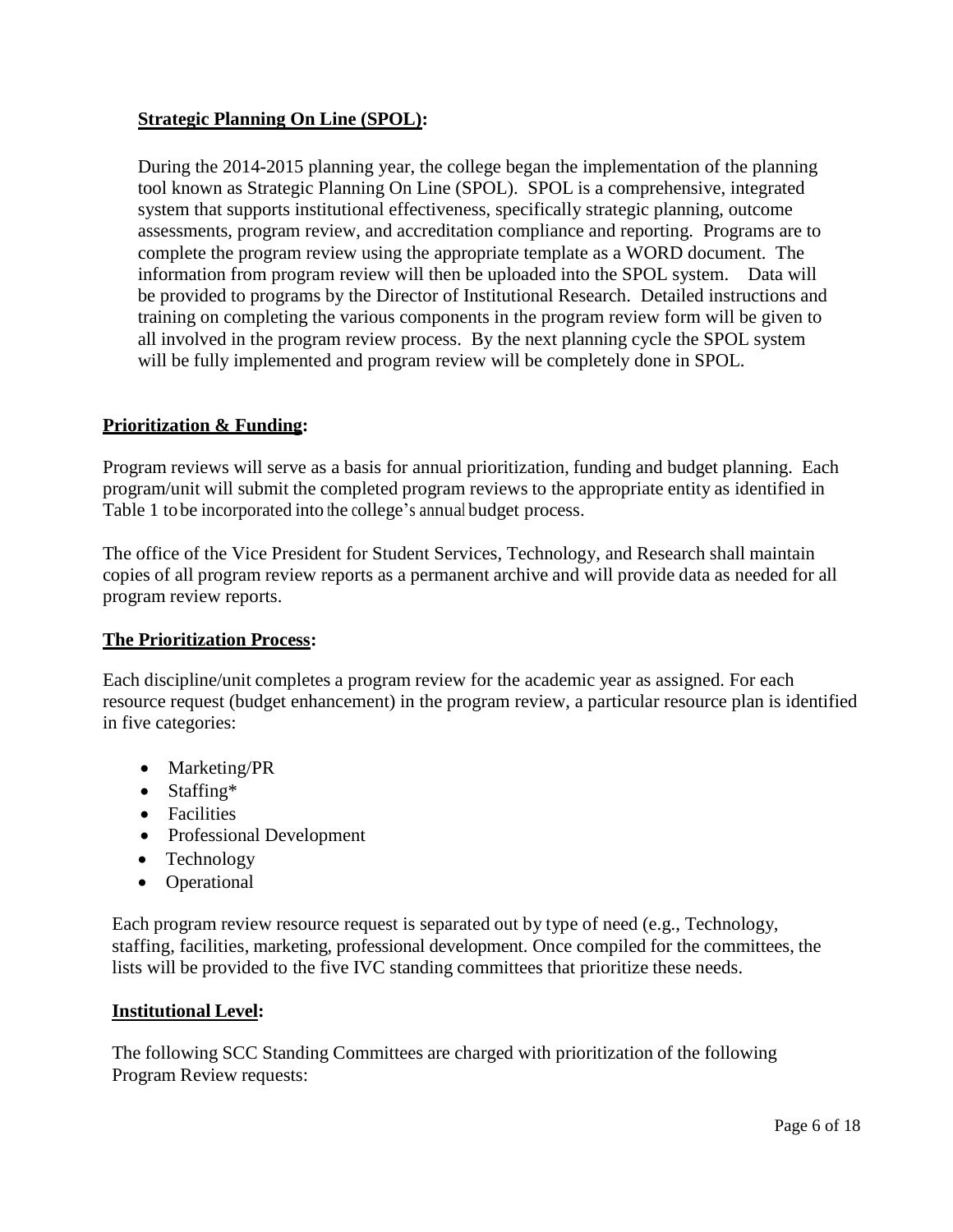| <b>IVC Standing Committee/Body:</b>               | <b>Program Review Prioritization Items:</b>        |
|---------------------------------------------------|----------------------------------------------------|
| Marketing/PR Committee                            | Marketing/Public Relations Requests<br>$\bullet$   |
| <b>Staffing Committee</b>                         | <b>New Classified Positions</b><br>$\bullet$       |
|                                                   | New Administrator Positions<br>$\bullet$           |
|                                                   | New Faculty Positions*<br>$\bullet$                |
| <b>Facilities Committee</b>                       | <b>Facilities and Equipment Needs</b>              |
| <b>Technology Committee</b>                       | <b>Technology Needs</b>                            |
| Campus Hour/Professional Development<br>Committee | <b>Professional Development Needs</b><br>$\bullet$ |
| President's Cabinet                               | <b>Operational Needs</b><br>$\bullet$              |

\*Note: All Faculty requests are prioritized separately by the Curriculum Committee and are submitted to the Staffing Committee for inclusion in the institutional prioritization process.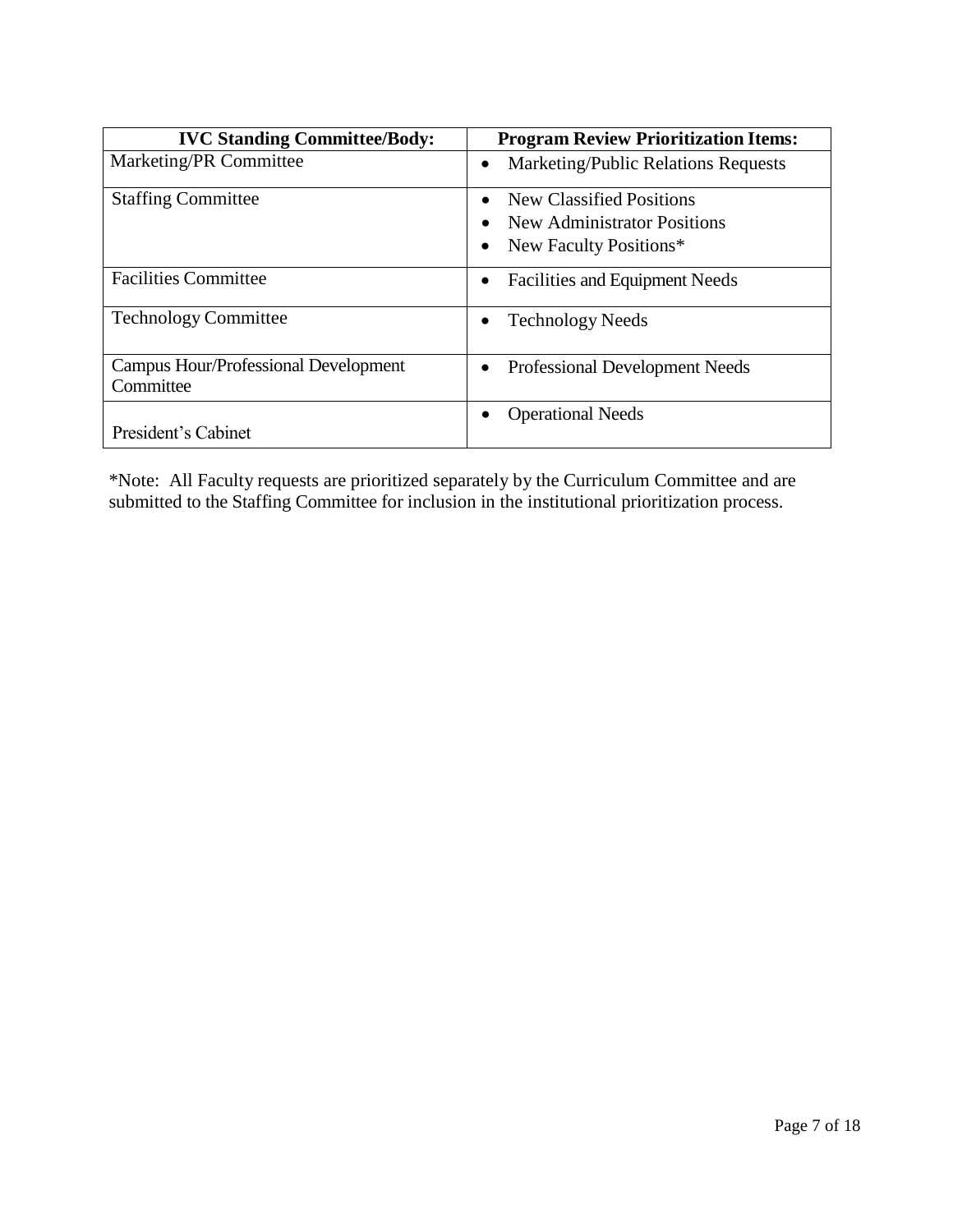Each of these committees is charged with the responsibility of developing prioritized lists of institutional needs based on program reviews submitted in that academic year.

The resource standing committees are to establish guidelines, criteria and/or rubrics for their committee's prioritization process. Each standing committee shall discuss the process and develop the method/rubric for their prioritization process.

Standing committees are required to complete the prioritization process no later than the specified date by the SSEMPC.

The prioritized lists from each committee are then forwarded to the Budget and Fiscal Planning Committee, which reviews each of the committee's prioritized lists and compiles a Master List of requests which is forwarded to the President's Cabinet. The President's Cabinet determines which requests will be included in the tentative budget based on budget projections for the next fiscal year.

Every spring, the following year's deadlines are announced before April and the program review process begins again.

For 2014-2015, in order to comply with the ACCJC's recommendation that the college show a complete planning cycle from program review to resource allocation and budget development in it's report to the Commission by March 15, 2015, the Planning Process calendar has been compressed for 2014-2015 to have the complete process done by January 15, 2015. The Planning Calendar is shown as follows: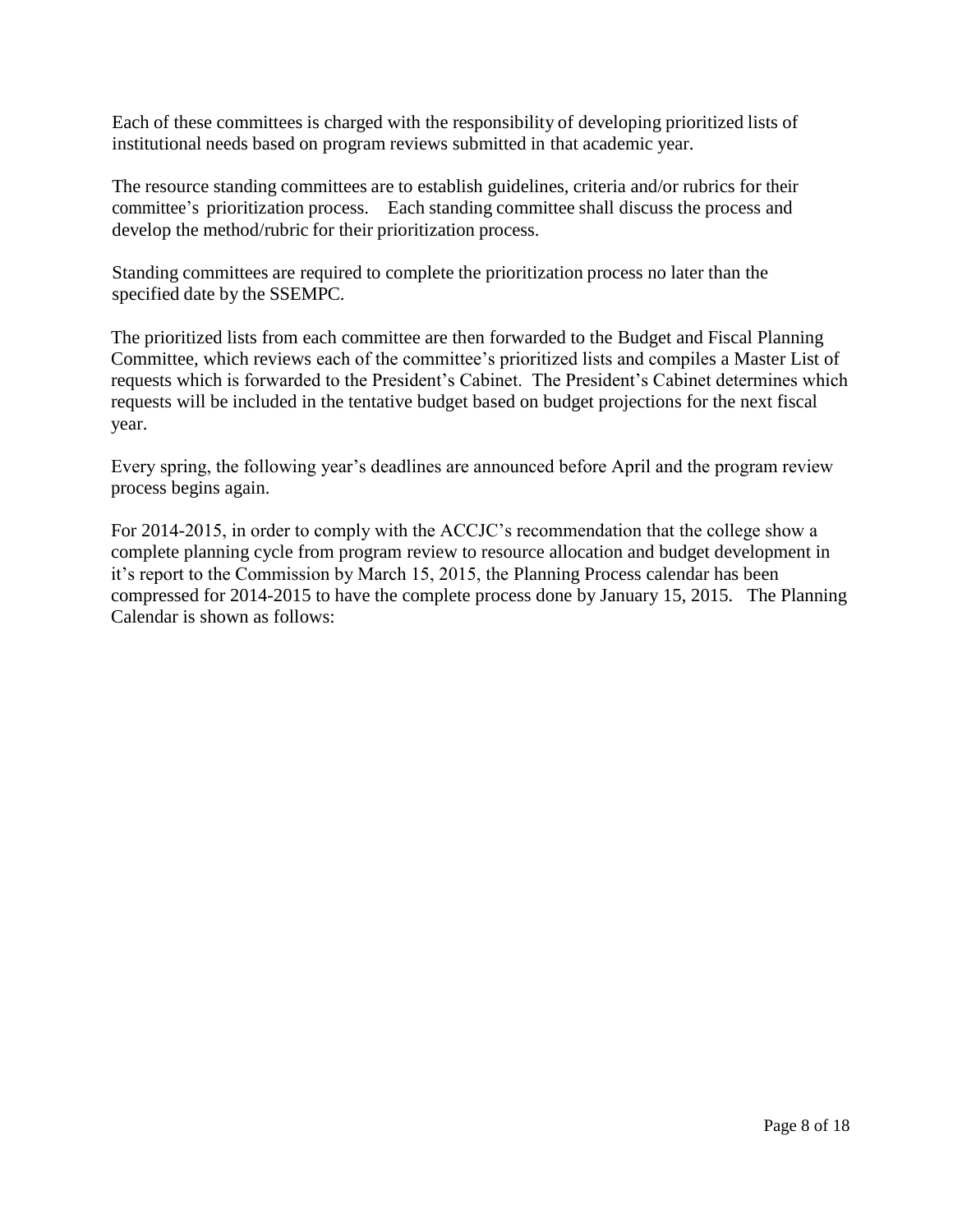

# **Table 1 Program Review Timeline and Process**

| <b>Timeline</b> | <b>Planning Process Calendar for 2017-2018</b>                                                                                       |
|-----------------|--------------------------------------------------------------------------------------------------------------------------------------|
| July            | $\bullet$<br>SEMPC prepares for all faculty SPOL training and data entry                                                             |
|                 | Budget and Fiscal Planning prepares budget guidelines and instructions for 2017-2018 academic year                                   |
|                 | ٠<br>Program Review data collected and prepared                                                                                      |
|                 |                                                                                                                                      |
| August          | $\bullet$<br>SEMPC reviews Board goals/direction, EMP goals and objectives, and outlines the Program<br>Review process for Fall 2017 |
|                 | ٠<br>SEMPC plans orientation to Fall 2017 process and requests for 2018-2019 budget                                                  |
|                 | ٠<br>Institutional Researcher distributes data to programs.                                                                          |
|                 | Program Review starts using APR and SAPR templates/SPOL<br>٠                                                                         |
|                 |                                                                                                                                      |
| September       | $\bullet$<br>Program Review trainings begin                                                                                          |
|                 |                                                                                                                                      |
| December        | $\bullet$<br>Program Review with Budget Enhancements for 2018-2018 is due                                                            |
|                 |                                                                                                                                      |
| January-        |                                                                                                                                      |
| February        | $\bullet$<br>Program Review reports forwarded to Deans for approval                                                                  |
|                 | $\bullet$<br>Program Review reports forwarded to VPs for approval                                                                    |
|                 | $\bullet$<br>Resource requests forwarded to all Resource Planning committees via SPOL                                                |
|                 | Resource Planning committees prioritize all requests and forward to Budget and Fiscal Planning and<br>CBO via SPOL                   |
|                 | ٠<br>Budget and Fiscal Planning Committee prioritizes all resource requests and forwards to President's<br>Cabinet                   |
| March-          | $\bullet$<br>President's Cabinet finalizes all resources requests                                                                    |
| April           | Preliminary budget is developed<br>$\bullet$                                                                                         |
| June            | $\bullet$<br>Board of Trustees approves budget                                                                                       |
|                 | Business Services allocated funding on Banner<br>٠                                                                                   |
|                 |                                                                                                                                      |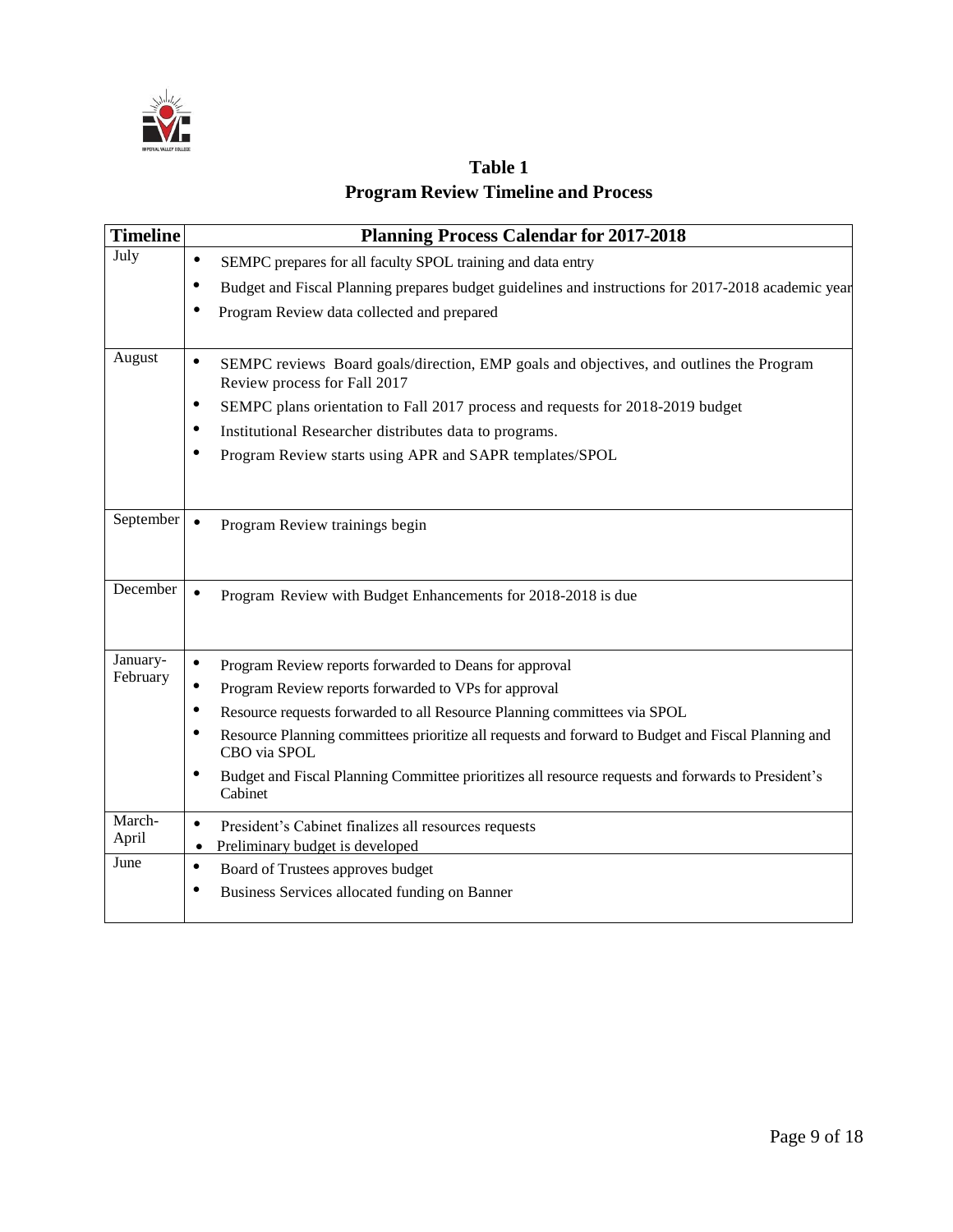### *Data*

Units base their program review on a variety of types of data and sources of data, including, but not limited to:

- Student tracking trends
- Course enrollment trends
- Section count trends
- Student demographic trends
- Student success trends
- Student survey
- Point‐of‐service surveys
- Labor market information
- Environmental scan information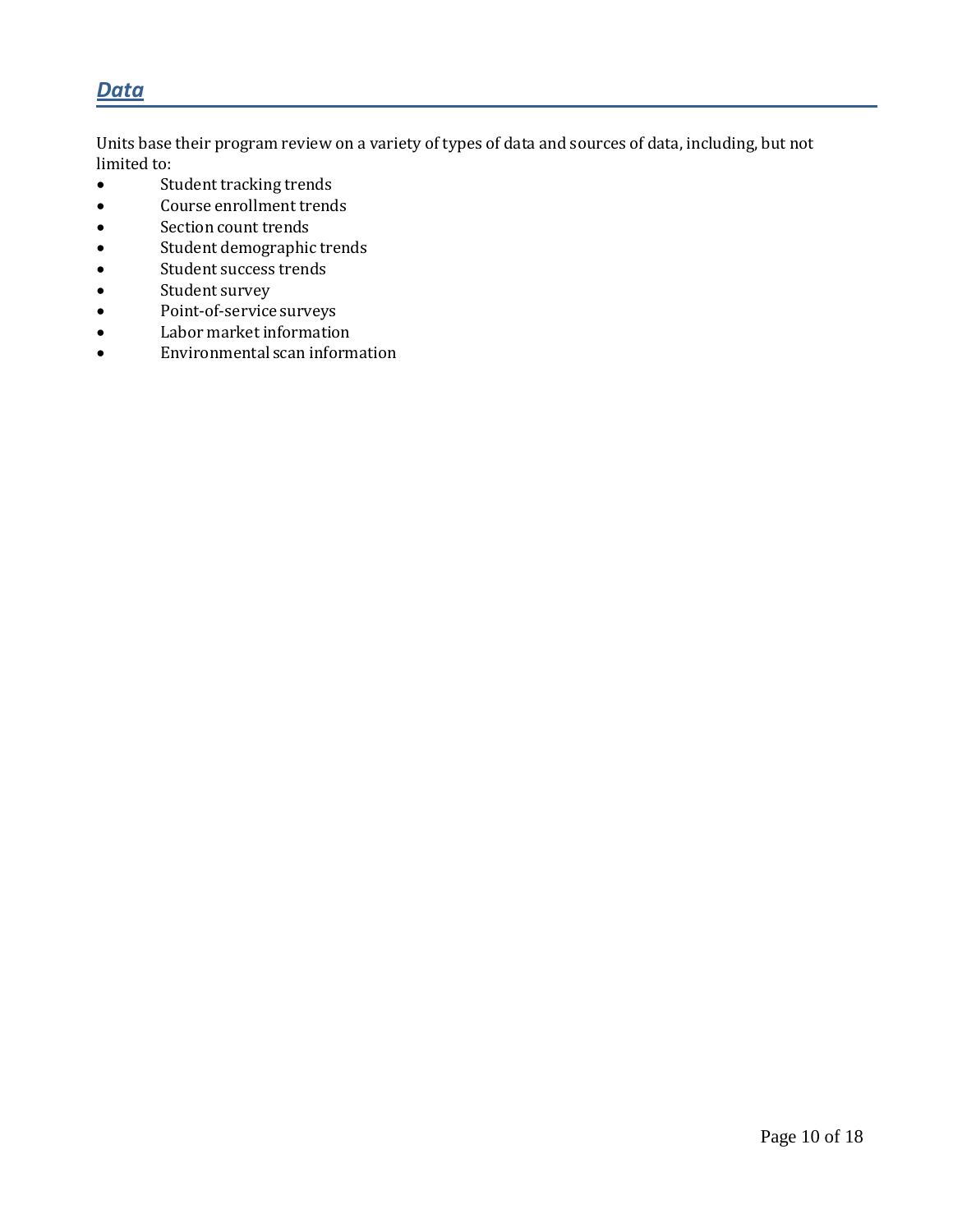| <b>CATEGORY</b> | <b>TERM</b>                                          | <b>DESCRIPTION</b>                                                                                                                                                                                                                                                                                                                                                                             |
|-----------------|------------------------------------------------------|------------------------------------------------------------------------------------------------------------------------------------------------------------------------------------------------------------------------------------------------------------------------------------------------------------------------------------------------------------------------------------------------|
| Enrollment      | Headcount                                            | Student headcount is an unduplicated count of students who are<br>active in a credit class on census day. It is the number of<br>individual students taking classes. Students may enroll in one<br>more courses in a term, but each student is counted only once<br>for the term.                                                                                                              |
|                 | Enrollment                                           | Student enrollment is a duplicated count of students. Students<br>may be enrolled in more than one course. Each enrollment for<br>which there is a transcript notation is counted for the term.                                                                                                                                                                                                |
|                 | Census                                               | The day on which active enrollment is counted for the purpose of<br>computing FTES, the basis for State funding. Census for term-<br>length classes is Monday of the 3rd week of classes.                                                                                                                                                                                                      |
|                 | <b>Census Enrollment</b>                             | Enrollment on census day.                                                                                                                                                                                                                                                                                                                                                                      |
|                 | <b>Full-Time Equivalent</b><br><b>Student (FTES)</b> | FTES is a standard statewide measure of student enrollment at an<br>academic department, or an institution. FTES is a key performance<br>indicator, productivity measure, and funding rate. FTES represents<br>neither student headcount nor student enrollment, but it is a<br>conceptual measure of student enrollment. The formula to<br>calculate FTES is expressed by the equation below: |
|                 |                                                      | FTES = (Census enrollment X Weekly student contact hours X<br>Term Length Multiplier) / 525 where TLM = 16.5                                                                                                                                                                                                                                                                                   |
|                 |                                                      | Example: FTES for a 3 unit class with 30 students enrolled at<br>census FTES = (30 x 3.38 hours/week x 16.5 weeks/semester) /<br>$525 = 3.19$                                                                                                                                                                                                                                                  |
|                 | <b>Full-Time Equivalent</b><br>Faculty (FTEF)        | In a FTEF, a faculty member's actual workload is standardized<br>against the teaching load. Thus, FTEF does not represent an<br>actual number of faculty members; it is a conceptual measure<br>workload at an academic department, or an institution. The<br>formula to calculate FTEF is expressed by the equation below:                                                                    |
|                 |                                                      | FTEF = WFCH / Contract teaching load of the discipline where<br>WFCH = standard course hours Example: $3/15 = 0.20$                                                                                                                                                                                                                                                                            |
|                 |                                                      | Regular FTEF - FTEF in sections taught by regular, full-time faculty                                                                                                                                                                                                                                                                                                                           |
|                 |                                                      | Adjunct FTEF - FTEF in sections taught by adjunct faculty                                                                                                                                                                                                                                                                                                                                      |
|                 |                                                      | Hourly FTEF - FTEF in sections taught as an overload by regular<br>faculty                                                                                                                                                                                                                                                                                                                     |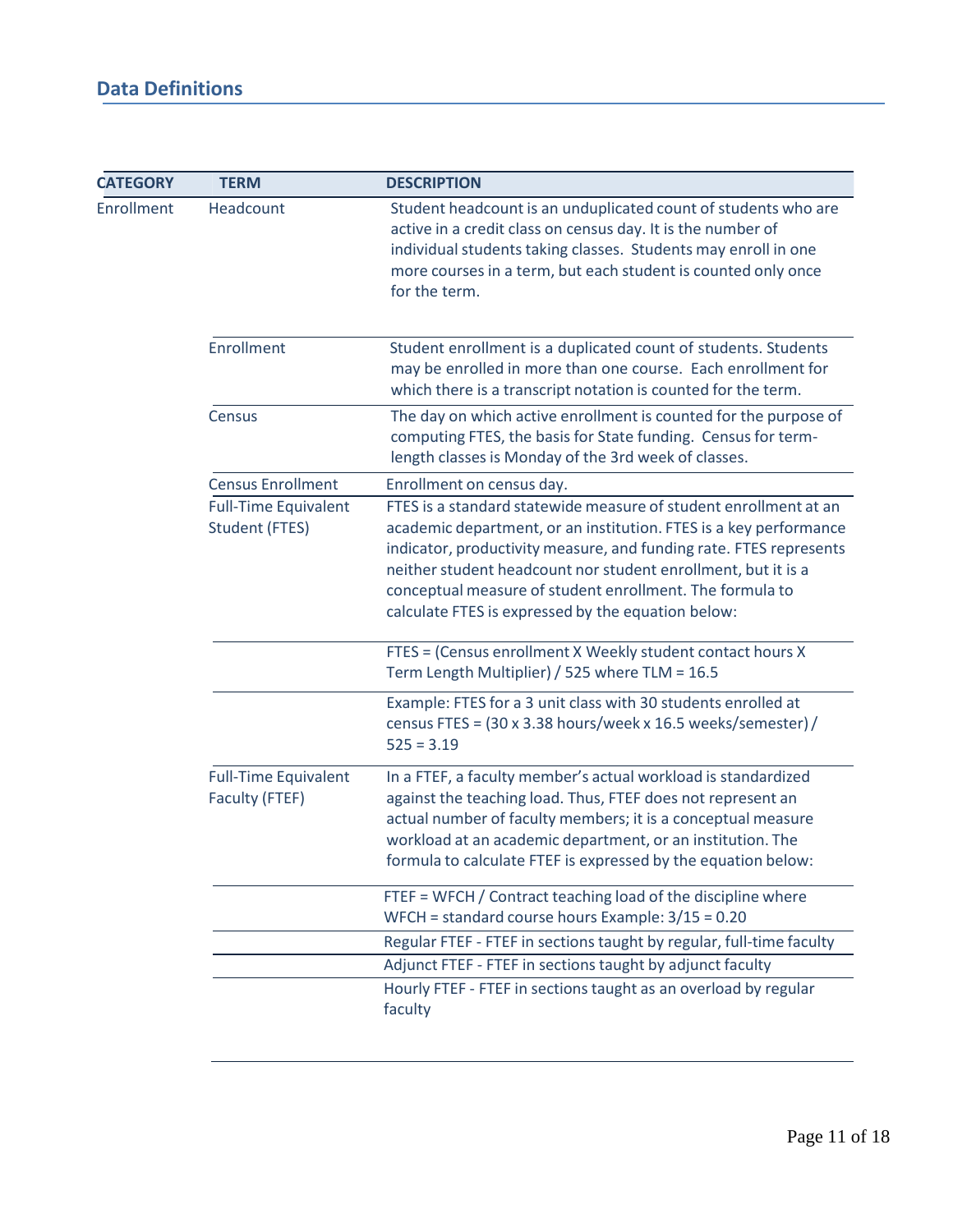| <b>CATEGORY</b> | <b>TERM</b>                   | <b>DESCRIPTION</b>                                                                                                                                                                                     |
|-----------------|-------------------------------|--------------------------------------------------------------------------------------------------------------------------------------------------------------------------------------------------------|
|                 | <b>Weekly Student</b>         | WSCH is acronym for weekly student contact hours. It presents a                                                                                                                                        |
|                 | <b>Contact Hours</b>          | total number of hours faculty contacted students weekly in an                                                                                                                                          |
|                 | (WSCH)                        | academic department or an institution.                                                                                                                                                                 |
|                 |                               | WSCH = census enrollment x class hours per week                                                                                                                                                        |
|                 | Instructional                 | WSCH is a proxy for revenue generated by the class. FTEF is a                                                                                                                                          |
|                 | Efficiency                    | proxy for instructional cost. The ratio, WSCH per FTEF could be<br>interpreted in terms of cost-efficiency or instructional quality.<br>District has established 510 as the target WSCH/FTEF standard. |
|                 | <b>Average Class Size</b>     | ACS is a measure of the enrollment per section.                                                                                                                                                        |
|                 | Mode of                       | Classroom - Traditional classes offered 'on ground' in a classroom                                                                                                                                     |
|                 | <b>Instructional Delivery</b> |                                                                                                                                                                                                        |
|                 |                               | Hybrid - Classes that are offered both online and in the<br>classroom.                                                                                                                                 |
|                 |                               | Online - Web-based classes                                                                                                                                                                             |
|                 | <b>Section Count</b>          | The number of sections offered, including combined classes<br>counted separately.                                                                                                                      |
|                 | <b>Success Rate</b>           | The percentage of students who received a passing grade of A, B,<br>C, P at the end of the semester.                                                                                                   |
|                 |                               | Success rate = $(A,B,C,P)/(A,B,C,D,F,P,N,W,I)$                                                                                                                                                         |
|                 | <b>Retention Rate</b>         | The percentage of students retained in a class at the end of the<br>semester.                                                                                                                          |

#### Student Achievement **Outcomes**

Retention rate = (A,B,C,D,F,N,P,I)/(A,B,C,D,F,P,N,I,W)

| Persistence Rate         | (number of students with at least one course in next term) /     |
|--------------------------|------------------------------------------------------------------|
|                          | (number of students with at least one course in The first term)  |
| <b>Degrees</b>           | Associate of Arts and Associate of Science                       |
| Certificate              | Awards requiring 18 or more units                                |
| <b>Skill Certificate</b> | Awards requiring fewer than 18 units                             |
| <b>Division</b>          | Academic division that includes one or more disciplines/subjects |
| Program                  | The program in which an award is earned by a student             |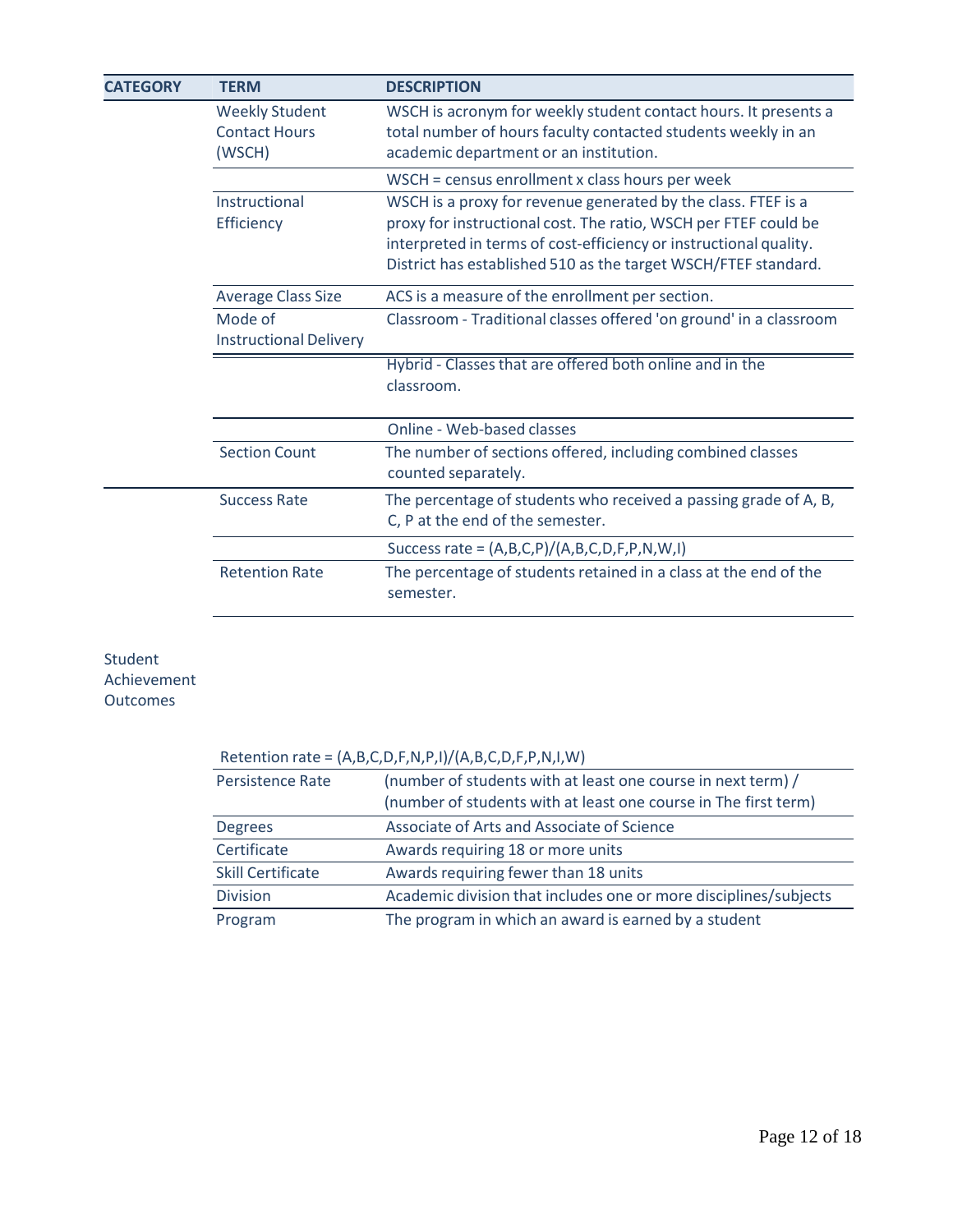| <b>CATEGORY</b>           | <b>TERM</b>                                | <b>DESCRIPTION</b>                                                                   |
|---------------------------|--------------------------------------------|--------------------------------------------------------------------------------------|
| Expenditure<br>and Budget | <b>Fiscal Year</b>                         | July 1 - June 30                                                                     |
|                           | AY (Academic Year)                         | Summer - Fall - Winter - Spring                                                      |
|                           | Restricted and<br><b>Categorical Funds</b> | Funds restricted to a particular categorical program or grant                        |
|                           | Unrestricted Funds                         | Funds comprising the general fund of the college                                     |
|                           | <b>Actual Expenditures</b>                 | Expenses according to the year-end closing as reported in the<br><b>Final Budget</b> |
|                           | <b>Budget</b>                              | Final Budget adopted by the Board                                                    |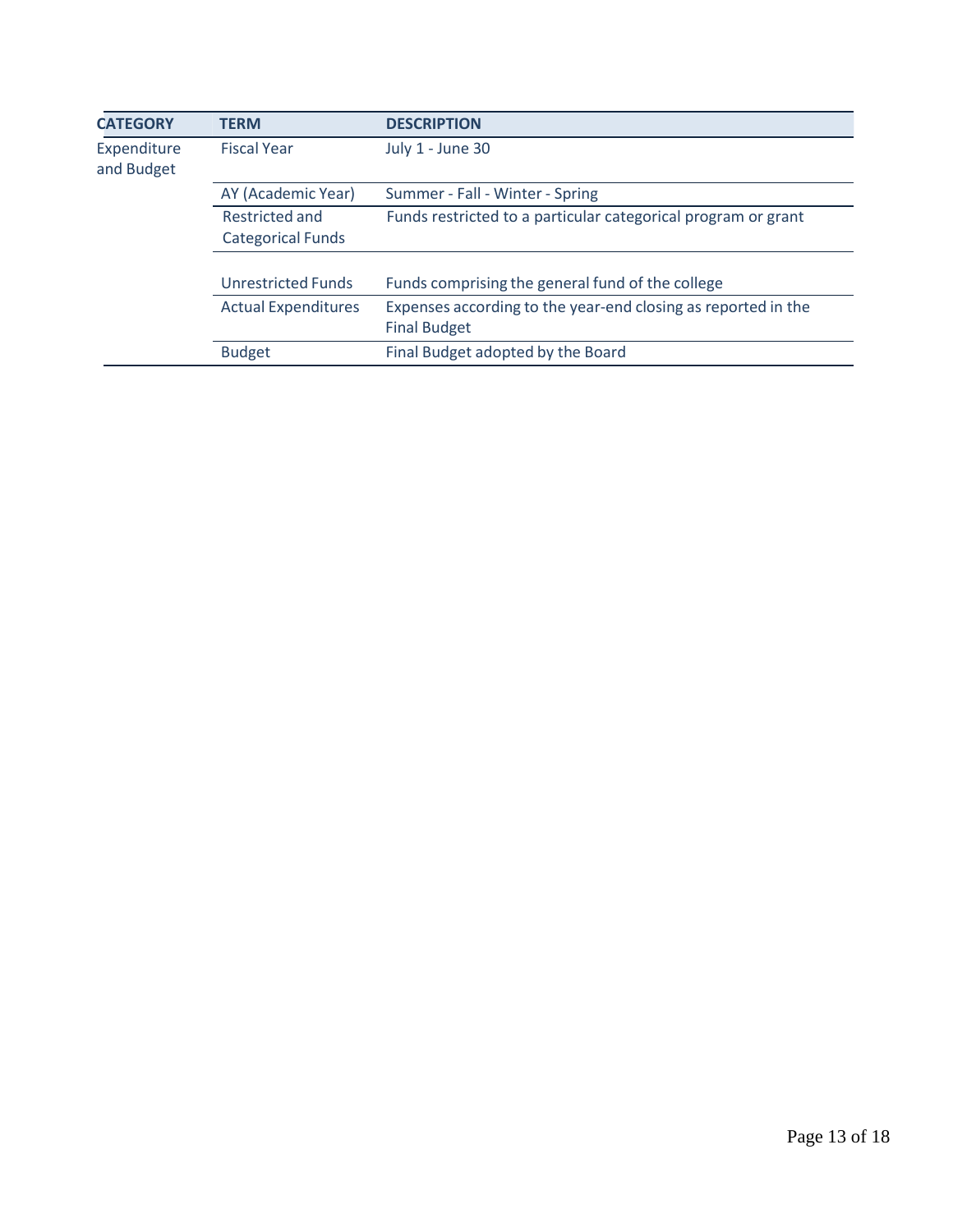# Creating S.M.A.R.T. Goals



Time Bound

**Specific:** A specific goal has a much greater chance of being accomplished than a general goal. To set a specific goal you must answer the six "W" questions:

- \*Who: Who is involved?
- \*What: What do I want to accomplish?
- \*Where: Identify a location.
- \*When: Establish a time frame.
- \*Which: Identify requirements and constraints.
- \*Why: Specific reasons, purpose or benefits of accomplishing the goal.

EXAMPLE: A general goal would be, "Get in shape." But a specific goal would say, "Join a health club and workout 3 days a week."

**Measurable -** Establish concrete criteria for measuring progress toward the attainment of each goal you set.

When you measure your progress, you stay on track, reach your target dates, and experience the exhilaration of achievement that spurs you on to continued effort required to reach your goal.

To determine if your goal is measurable, ask questions such as……

How much? How many?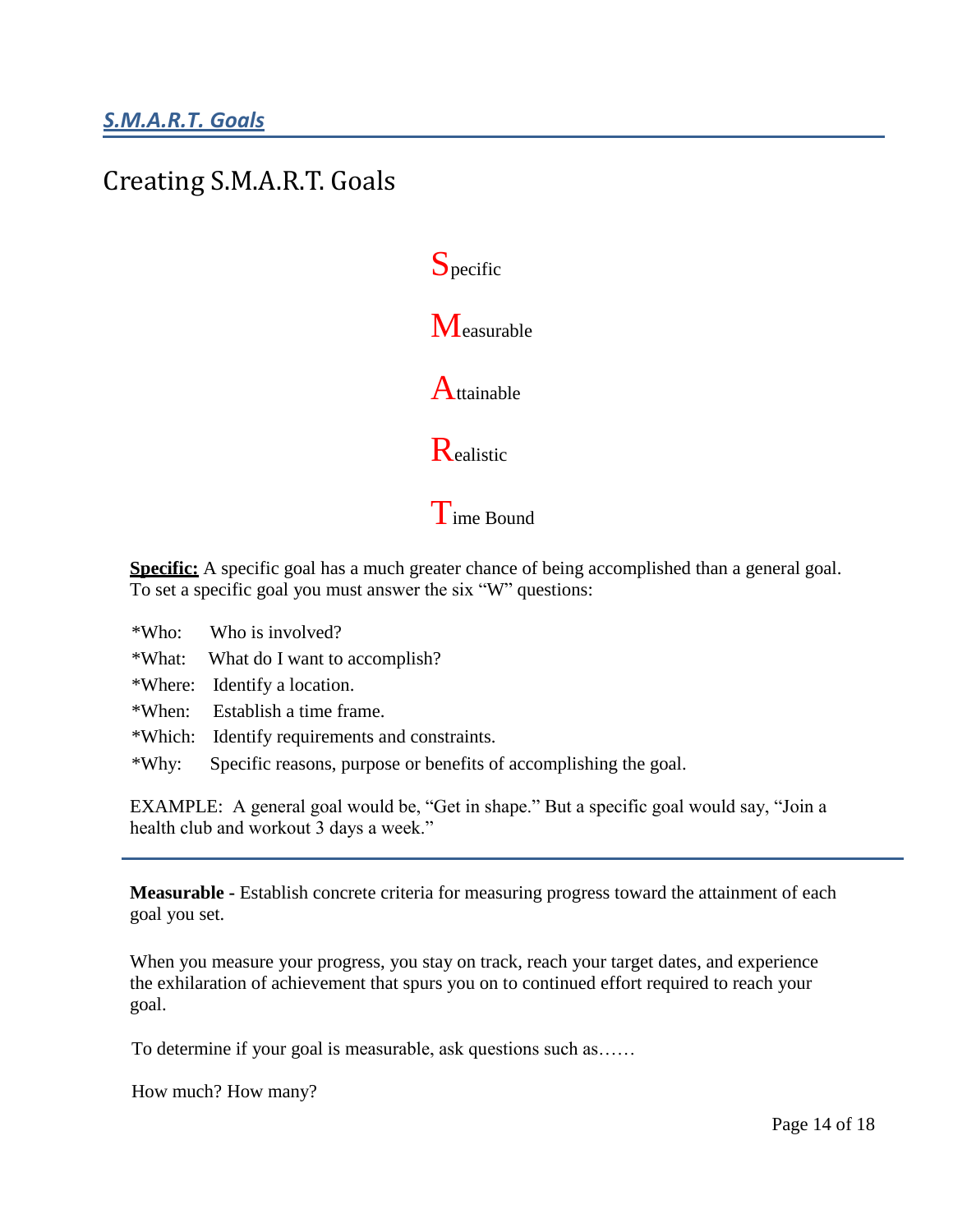**Attainable** – When you identify goals that are most important to you, you begin to figure out ways you can make them come true. You develop the attitudes, abilities, skills, and financial capacity to reach them. You begin seeing previously overlooked opportunities to bring yourself closer to the achievement of your goals.

You can attain most any goal you set when you plan your steps wisely and establish a time frame that allows you to carry out those steps. Goals that may have seemed far away and out of reach eventually move closer and become attainable, not because your goals shrink, but because you grow and expand to match them. When you list your goals you build your self-image. You see yourself as worthy of these goals, and develop the traits and personality that allow you to possess them.

**Realistic**- To be realistic, a goal must represent an objective toward which you are both *willing* and *able* to work. A goal can be both high and realistic; you are the only one who can decide just how high your goal should be. But be sure that every goal represents substantial progress.

A high goal is frequently easier to reach than a low one because a low goal exerts low motivational force. Some of the hardest jobs you ever accomplished actually seem easy simply because they were a labor of love.

**Time Bound** – A goal should be grounded within a time frame. With no time frame tied to it there's no sense of urgency. If you want to lose 10 lbs, when do you want to lose it by? "Someday" won't work. But if you anchor it within a timeframe, "by May 1st", then you've set your unconscious mind into motion to begin working on the goal.

Your goal is probably realistic if you truly *believe* that it can be accomplished. Additional ways to know if your goal is realistic is to determine if you have accomplished anything similar in the past or ask yourself what conditions would have to exist to accomplish this goal.

**T** can also stand for Tangible – A goal is tangible when you can experience it with one of the senses, that is, taste, touch, smell, sight or hearing.

When your goal is tangible you have a better chance of making it specific and measurable and thus attainable.

Source: Top Achievement Self Improvement and Personal Development Community <http://topachievement.com/smart.html>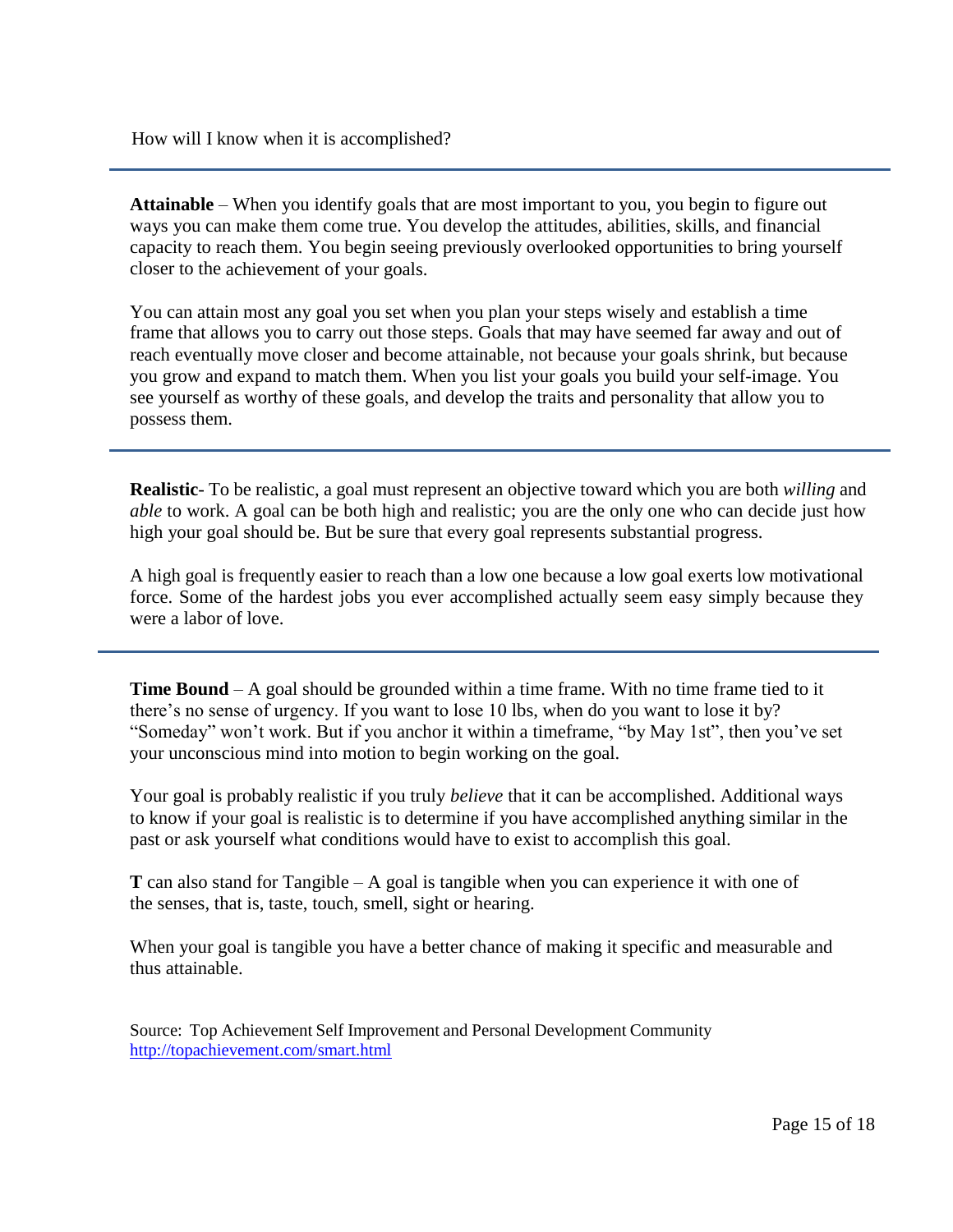# **TITLE 5, Section 51022(a)**

The governing board of each community college district shall, no later than July 1, 1984, develop, file with the *Chancellor, and carry out its policies for the establishment, modification, or discontinuance of courses or programs. Such policies shall incorporate statutory responsibilities regarding vocational or occupational training program review as specified in section 78016 of the Education Code.*

# **ACCJC STANDARDS**

Standard 1B. Improving Institutional Effectiveness

The institution demonstrates a conscious effort to produce and support student learning, measures that learning, assesses how well learning is occurring, and makes changes to improve student learning. The institution also organizes its key processes and allocates its resources to effectively support student learning. The institution demonstrates its effectiveness by providing 1) evidence of the achievement of student learning outcomes and 2) evidence of institution and program performance. The institution uses ongoing and systematic evaluation and planning to refine its key processes and improve student learning.

- 1. The institution maintains an ongoing, collegial, self‐reflective dialogue about the continuous improvement of student learning and institutional processes.
- 2. The institution sets goals to improve its effectiveness consistent with its stated purposes. The institution articulates its goals and states the objectives derived from them in measurable terms so that the degree to which they are achieved can be determined and widely discussed. The institutional members understand these goals and work collaboratively toward their achievement.
- 3. The institution assesses progress toward achieving its stated goals and makes decisions regarding the improvement of institutional effectivenessin an ongoing and systematic cycle of evaluation, integrated planning, resource allocation, implementation, and re-evaluation. Evaluation is based on analyses of both quantitative and qualitative data.
- 4. The institution provides evidence that the planning process is broad‐based, offers opportunities for input by appropriate constituencies, allocates necessary resources, and leads to improvement of institutional effectiveness.
- 5. The institution uses documented assessment results to communicate matters of quality assurance to appropriate constituencies.
- 6. The institution assures the effectiveness of its ongoing planning and resource allocation processes by systematically reviewing and modifying, as appropriate, all parts of the cycle, including institutional and other research efforts.

The institution assesses its evaluation mechanisms through a systematic review of their effectiveness in improving instructional programs, student support services, and library and other learning support services.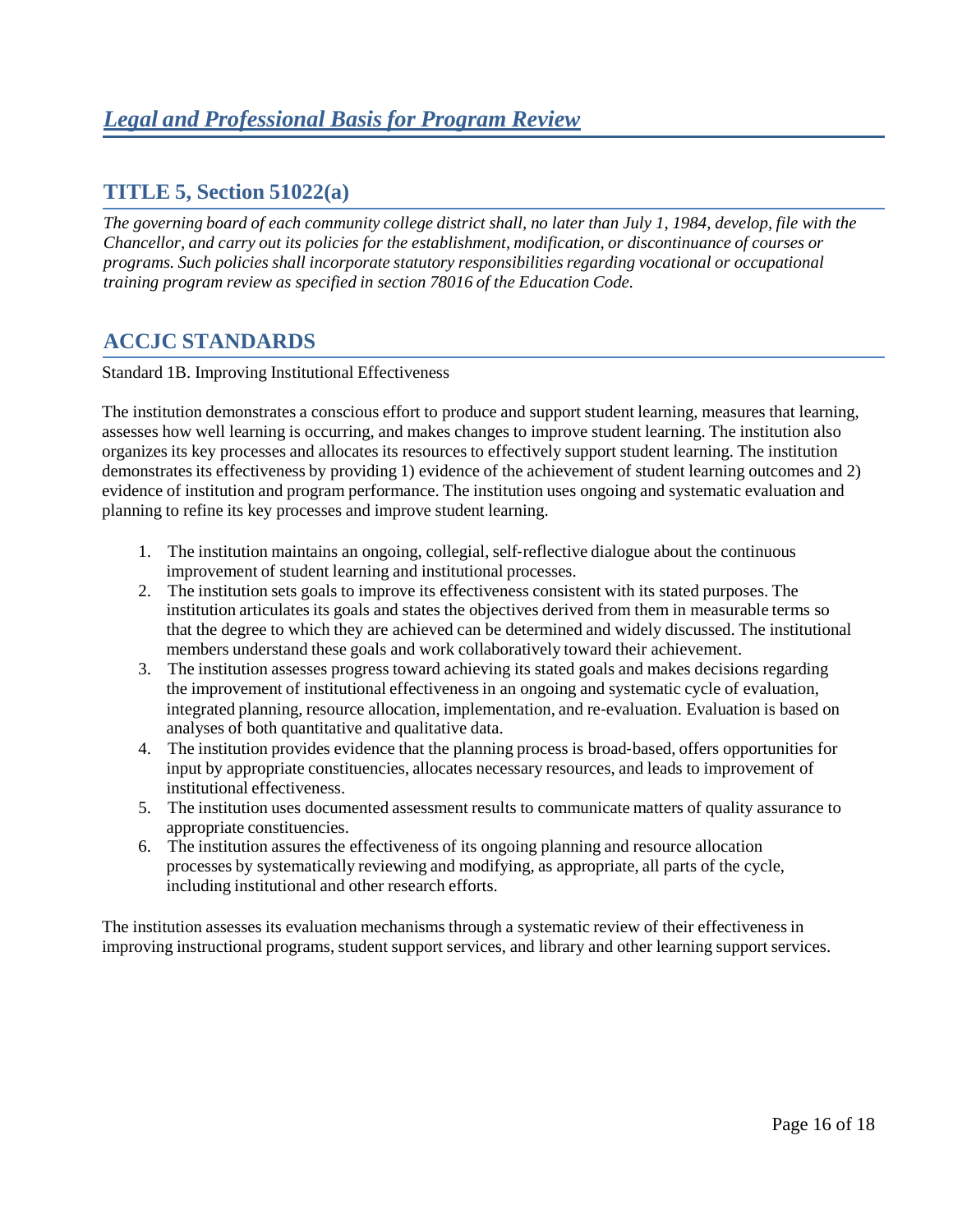# **ACCJC Rubric for Evaluating Institutional Effectiveness – Part I: Program Review**

| <b>Levels of</b><br>Implementation                                       | <b>Characteristics of Institutional Effectiveness in Planning</b><br>(Sample Institutional Behaviors)                                                                                                                                                                                                                                                                                                                                                                                                                                                                                                                                                                                                                                                                                           |
|--------------------------------------------------------------------------|-------------------------------------------------------------------------------------------------------------------------------------------------------------------------------------------------------------------------------------------------------------------------------------------------------------------------------------------------------------------------------------------------------------------------------------------------------------------------------------------------------------------------------------------------------------------------------------------------------------------------------------------------------------------------------------------------------------------------------------------------------------------------------------------------|
| <b>Awareness</b>                                                         | There is preliminary investigative dialogue at the institution or within some<br>$\bullet$<br>departments about what data or process should be used for program review.<br>There is recognition of existing practices and models in program review that make use of<br>institutional research.<br>There is exploration of program review models by various departments or individuals.<br>The college is implementing pilot program review models in a few<br>programs/operational units.                                                                                                                                                                                                                                                                                                       |
| <b>Development</b>                                                       | • Program review is embedded in practice across the institution using qualitative and<br>quantitative data to improve program effectiveness.<br>Dialogue about the results of program review is evident within the program as part of<br>discussion of program effectiveness.<br>Leadership groups throughout the institution accept responsibility for program review<br>framework development (Senate, Admin., Etc.)<br>Appropriate resources are allocated to conducting program review of meaningful quality.<br>Development of a framework for linking results of program review to planning for<br>improvement.<br>Development of a framework to align results of program review to resource<br>allocation.                                                                               |
| Proficiency                                                              | Program review processes are in place and implemented regularly.<br>٠<br>Results of all program reviews are integrated into institution-wide planning for<br>improvement and informed decision-making.<br>The program review framework is established and implemented.<br>Dialogue about the results of all program reviews is evident throughout the institution as part<br>of discussion of institutional effectiveness.<br>Results of program review are clearly and consistently linked to institutional planning<br>processes and resource allocation processes; college can demonstrate or provide specific<br>examples.<br>The institution evaluates the effectiveness of its program review processes in supporting<br>and improving student achievement and student learning outcomes. |
| <b>Sustainable</b><br><b>Continuous</b><br><b>Quality</b><br>Improvement | • Program review processes are ongoing, systematic and used to assess and improve student<br>learning and achievement.<br>The institution reviews and refines its program review processes to improve<br>$\bullet$<br>institutional effectiveness.<br>The results of program review are used to continually refine and improve program practices<br>$\bullet$<br>resulting in appropriate improvements in student achievement and learning.                                                                                                                                                                                                                                                                                                                                                     |

#### **Accrediting Commission for Community and Junior Colleges**

Western Association of Schools and Colleges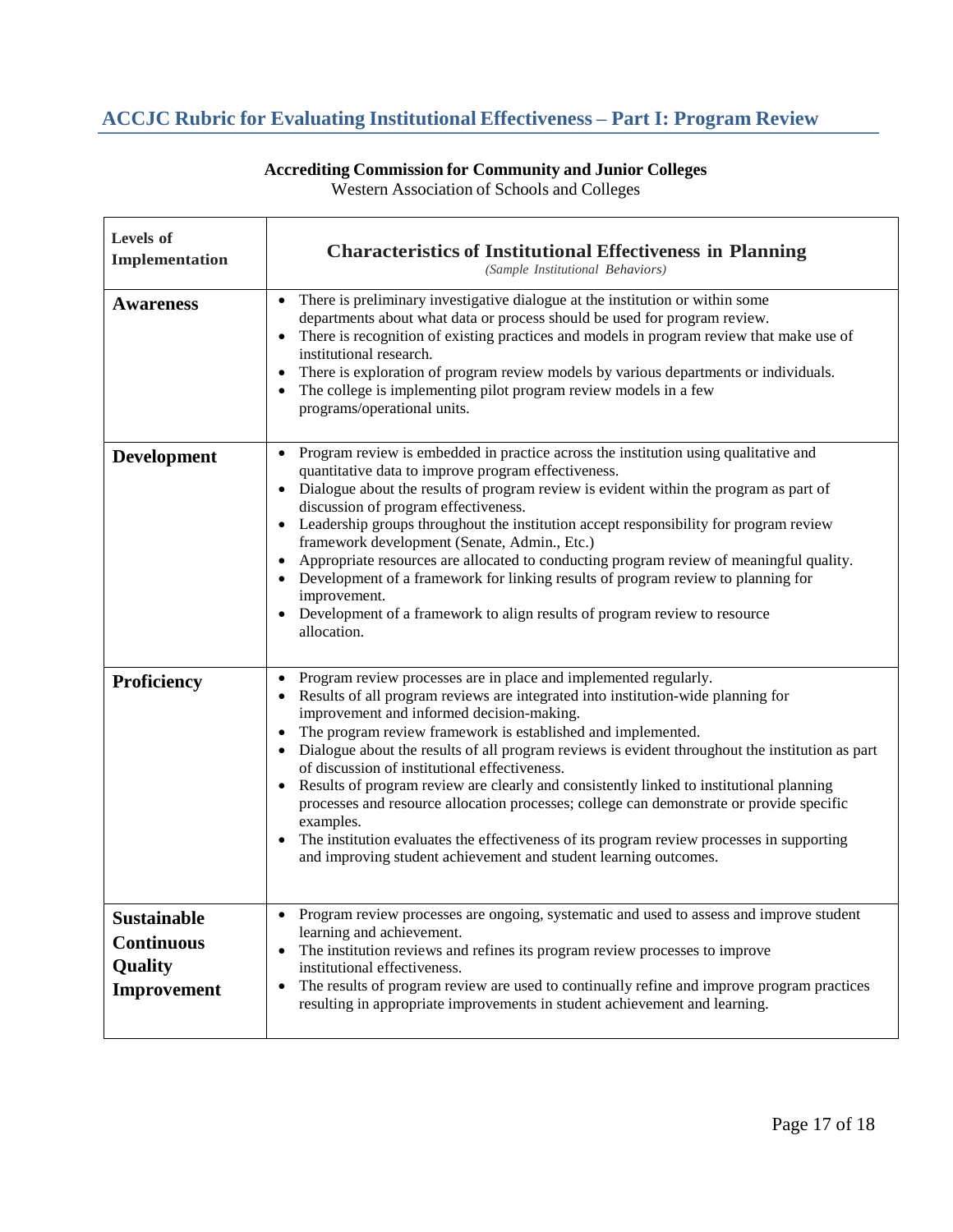## **ACCJC Rubric for EvaluatingInstitutionalEffectiveness-Part I:Program Review**

#### **Accrediting Commission for Community and Junior Colleges**

Western Association of Schools and Colleges

# **Rubric for Evaluating Institutional Effectiveness-Part II: Planning**

*(See cover letter for how to use this rubric.)*

| Levels of<br>Implementation | <b>Characteristics of Institutional Effectiveness in Planning</b><br>(Sample Institutional Behaviors)                                                                                                                                                                                                                                                                                                                                                                                                                                                                                                                                                                                                                                                                                                                                                                                                                                                                                                                                                                                                    |
|-----------------------------|----------------------------------------------------------------------------------------------------------------------------------------------------------------------------------------------------------------------------------------------------------------------------------------------------------------------------------------------------------------------------------------------------------------------------------------------------------------------------------------------------------------------------------------------------------------------------------------------------------------------------------------------------------------------------------------------------------------------------------------------------------------------------------------------------------------------------------------------------------------------------------------------------------------------------------------------------------------------------------------------------------------------------------------------------------------------------------------------------------|
| <b>Awareness</b>            | The college has preliminary investigative dialogue about planning processes.<br>$\bullet$<br>• There is recognition of case need for quantitative and qualitative data and<br>analysis in planning.<br>• The college has initiated pilot projects and efforts in developing systematic cycle<br>of evaluation, integrated planning and implementation (e.g. in human or physical<br>resources).<br>• Planning found in only some areas of college operations.<br>• There is exploration of models and definitions and issues related to planning.<br>• There is minimal linkage between plans and a resource allocation process,<br>perhaps planning for use of "new money".<br>The college may have a consultant-supported plan for facilities, or a strategic<br>plan.                                                                                                                                                                                                                                                                                                                                 |
| <b>Development</b>          | The Institution has defined a planning process and assigned<br>responsibility for implementing it.<br>The Institution has identified quantitative and qualitative data and is using it.<br>Planning efforts are specifically linked to institutional mission and goals.<br>The Institution uses applicable quantitative data to improve institutional<br>$\bullet$<br>effectiveness in some areas of operation.<br>• Governance and decision-making processes incorporate review of institutional<br>effectiveness in mission and plans for improvement.<br>Planning processes reflect the participation of a broad constituent base.<br>$\bullet$                                                                                                                                                                                                                                                                                                                                                                                                                                                       |
| <b>Proficiency</b>          | The college has a well-documented, ongoing process for evaluating itself in all<br>$\bullet$<br>areas of operation, analyzing and publishing the results and planning and<br>implementing improvements.<br>• The institution's component plans are integrated into a comprehensive plan to<br>achieve broad educational purposes and improve institutional effectiveness.<br>The institution effectively uses its human, physical, technology, and financial<br>resources to achieve its broad educational purposes, including stated student<br>learning outcomes.<br>The college has documented assessment results and communicated matters of quality<br>assurance to appropriate constituencies (documents data and analysis of achievement<br>of its educational mission).<br>The institution assesses progress toward achieving its education goals over time (uses<br>longitudinal data and analyses).<br>The institution plans and effectively incorporates results of program review in all<br>areas of educational services: instruction, support services, library and learning<br>resources. |